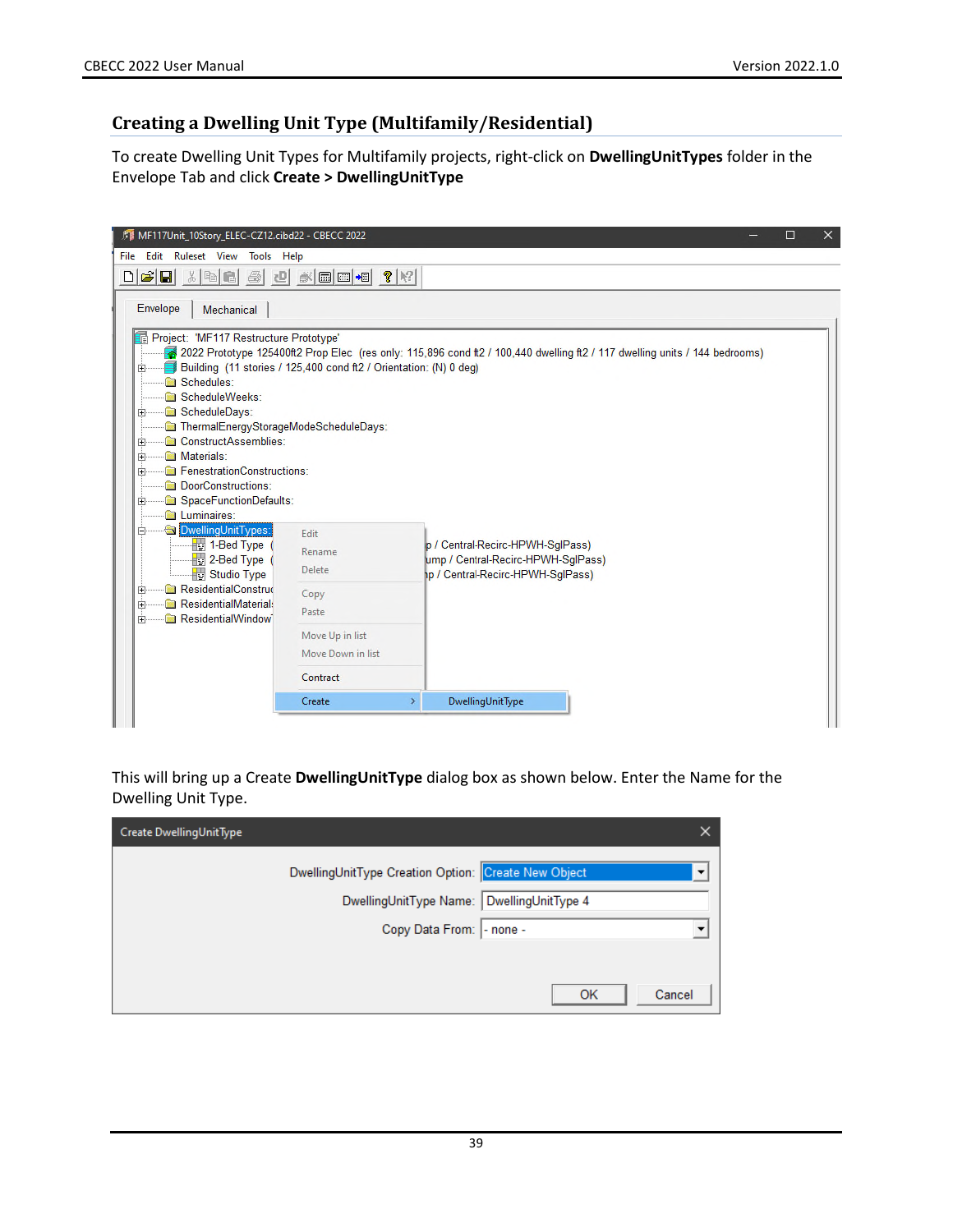Click **OK** to continue and it will bring up another dialog box asking for Conditioned Floor Area

| 'DwellingUnitType 4' Primary Data  |              |
|------------------------------------|--------------|
| Conditioned floor area (per unit): | 500 ft2      |
|                                    | ОK<br>Cancel |

Click **OK** after entering the area and it will bring up the **Dwelling Unit Type Data** Screen.

| <b>Building Model Data</b>                              |                                |                                     | ?<br>$\times$                 |
|---------------------------------------------------------|--------------------------------|-------------------------------------|-------------------------------|
| Dwelling Unit Type Data                                 | <b>Indoor Air Quality Vent</b> | Additional HVAC Equip. Assignments  | Additional DHW System Details |
| Currently Active Dwelling Unit Type: DwellingUnitType 4 |                                | ▼                                   |                               |
| DwellingUnitType 4<br>Name:                             |                                | 500 ft2<br><b>Conditioned Area:</b> | Number of Bedrooms:<br>1      |
| Appliance Data                                          |                                |                                     |                               |
| $\nabla$ Refrigerator                                   | usage: from # bedrooms/unit    | 491 kWh/yr                          |                               |
| $\nabla$ Dishwasher                                     | usage: from # bedrooms/unit    | 0.14507 kWh/gal                     |                               |
| $\nabla$ Cooking appliances                             | fuel: $\Big $ Gas              |                                     |                               |
| Clothes Washer:<br>In-Unit                              |                                |                                     |                               |
| Clothes Dryer:<br>In-Unit                               | fuel: Gas                      |                                     |                               |
| <b>HVAC and Water Heating Equipment</b>                 |                                |                                     |                               |
| HVAC System Type: - select system type -                |                                | $\blacktriangledown$                |                               |
|                                                         |                                |                                     |                               |
|                                                         |                                |                                     |                               |
|                                                         |                                |                                     |                               |
|                                                         |                                |                                     |                               |
|                                                         |                                |                                     |                               |
|                                                         |                                |                                     |                               |
|                                                         |                                |                                     |                               |
| DHW Distribution Compactness: not compact               |                                | ▼                                   |                               |
|                                                         |                                |                                     |                               |
|                                                         |                                |                                     |                               |
|                                                         |                                |                                     |                               |
|                                                         |                                |                                     |                               |
|                                                         |                                |                                     | ΰK                            |

Finish entering all the data and assignments in the various tabs of the Dwelling Unit as required and Click **OK**.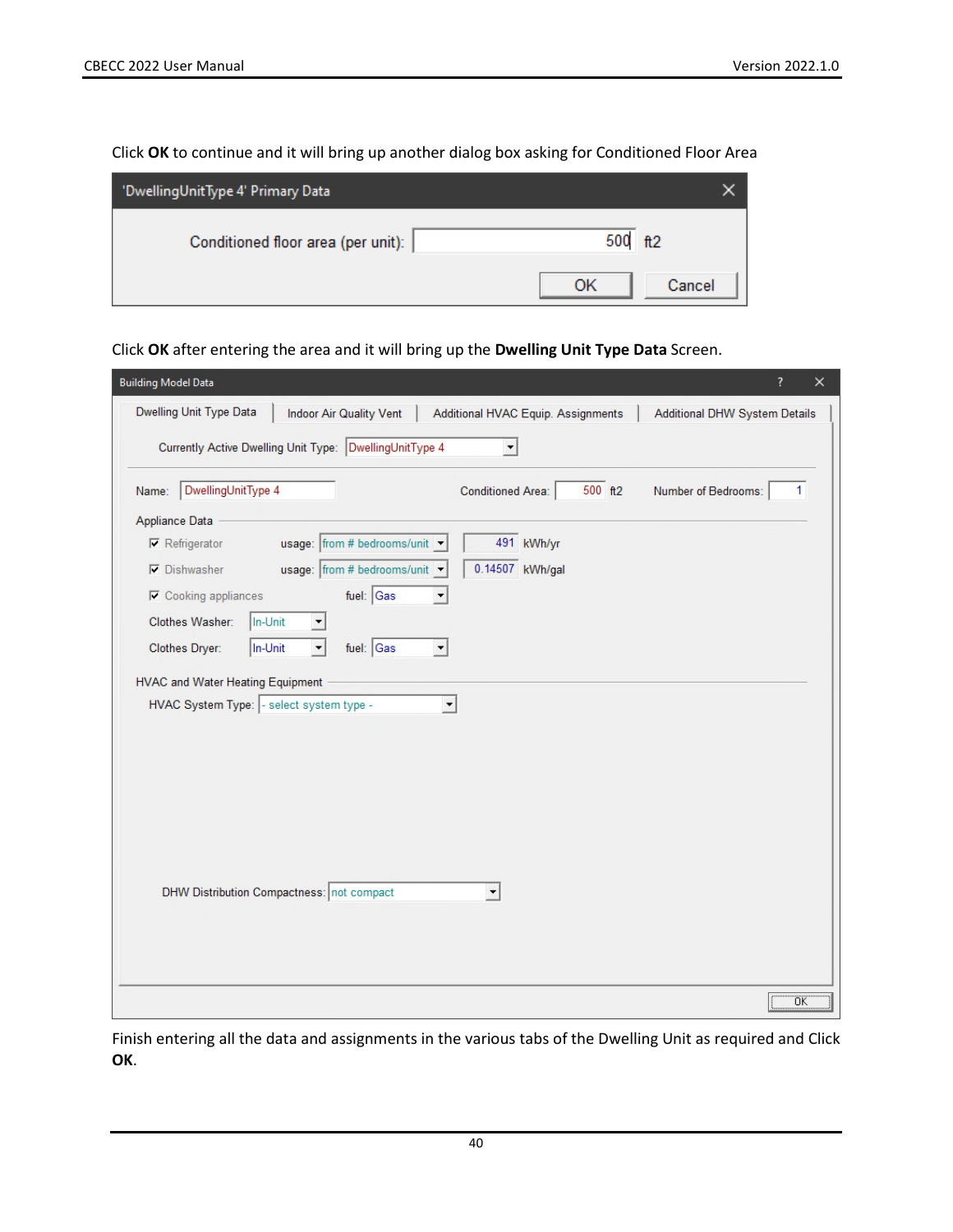## **Creating a Residential Zone Group**

On the **Envelope** Tab, right-click on the **Building** Object and select **Create** > **ResidentialZoneGroup**

| Envelope<br>Mechanical<br><b>En Project: 'MF117 Restructure Prototype'</b>                                                                                                                                                                                                                                                                                                                                 |                                      |                                                                  |
|------------------------------------------------------------------------------------------------------------------------------------------------------------------------------------------------------------------------------------------------------------------------------------------------------------------------------------------------------------------------------------------------------------|--------------------------------------|------------------------------------------------------------------|
| 2022 Prototype 125400ft2 Prop Elec (res only: 115,896 cond ft2 / 100,440 dwelling ft2 / 117 dwelling units / 144 bedrooms)<br>Building (11 stories / 125,400 cond ft2 / Orientation: (N) 0 deg)<br>Ĥ.<br>$\vert x \vert$ Building Story Nonresidential (Total = 9.504 ft2, Condition<br>中<br>ResZn Group F1 (3.036 ft2 other/common)<br>田<br>ResZn Group F2 (13 dwellings (11,160 ft2) & 1,380 ft2 of<br>田 | Edit<br>Rename<br>Delete             | 0 ft2, Mult = $1$ )                                              |
| ResZn Group F3 (13 dwellings (11,160 ft2) & 1,380 ft2 ot<br>由<br>ResZn Group F4 (13 dwellings (11,160 ft2) & 1,380 ft2 ot<br>田<br>ResZn Group F5 (13 dwellings (11,160 ft2) & 1,380 ft2 ot<br>田                                                                                                                                                                                                            | Copy<br>Paste                        |                                                                  |
| ResZn Group F6 (13 dwellings (11,160 ft2) & 1,380 ft2 of<br>田<br>ResZn Group F7 (13 dwellings (11,160 ft2) & 1,380 ft2 ot<br>田<br>ResZn Group F8 (13 dwellings (11,160 ft2) & 1,380 ft2 of<br>中                                                                                                                                                                                                            | Move Up in list<br>Move Down in list |                                                                  |
| ResZn Group F9 (13 dwellings (11,160 ft2) & 1,380 ft2 of<br>田                                                                                                                                                                                                                                                                                                                                              | Contract                             |                                                                  |
| ResZn Group F10 (13 dwellings (11,160 ft2) & 1,380 ft2 c<br>中<br>ResZn Group UG Garage (12.540 ft2 other/common)                                                                                                                                                                                                                                                                                           | Create                               | BuildingStory                                                    |
| Schedules:                                                                                                                                                                                                                                                                                                                                                                                                 |                                      | <b>ResidentialZoneGroup</b>                                      |
| ScheduleWeeks:<br>ScheduleDays:<br>田<br>ThermalEnergyStorageModeScheduleDays:<br>ConstructAssemblies:<br>田                                                                                                                                                                                                                                                                                                 |                                      | ExternalShadingObject<br>Thermal Zone<br>AirSystem<br>ZoneSystem |

This will bring up a Create **ResidentialZoneGroup** dialog box as shown below.

| Create ResidentialZoneGroup                             |                         |
|---------------------------------------------------------|-------------------------|
| ResidentialZoneGroup Creation Option: Create New Object | ▼                       |
| ResidentialZoneGroup Name:                              | ResidentialZoneGroup 12 |
| Parent Component:                                       | Building                |
| Copy Data From:  - none -                               |                         |
|                                                         | Cancel<br>ОK            |

Enter the **Name** for the **Residential Zone Group**. Click **OK.**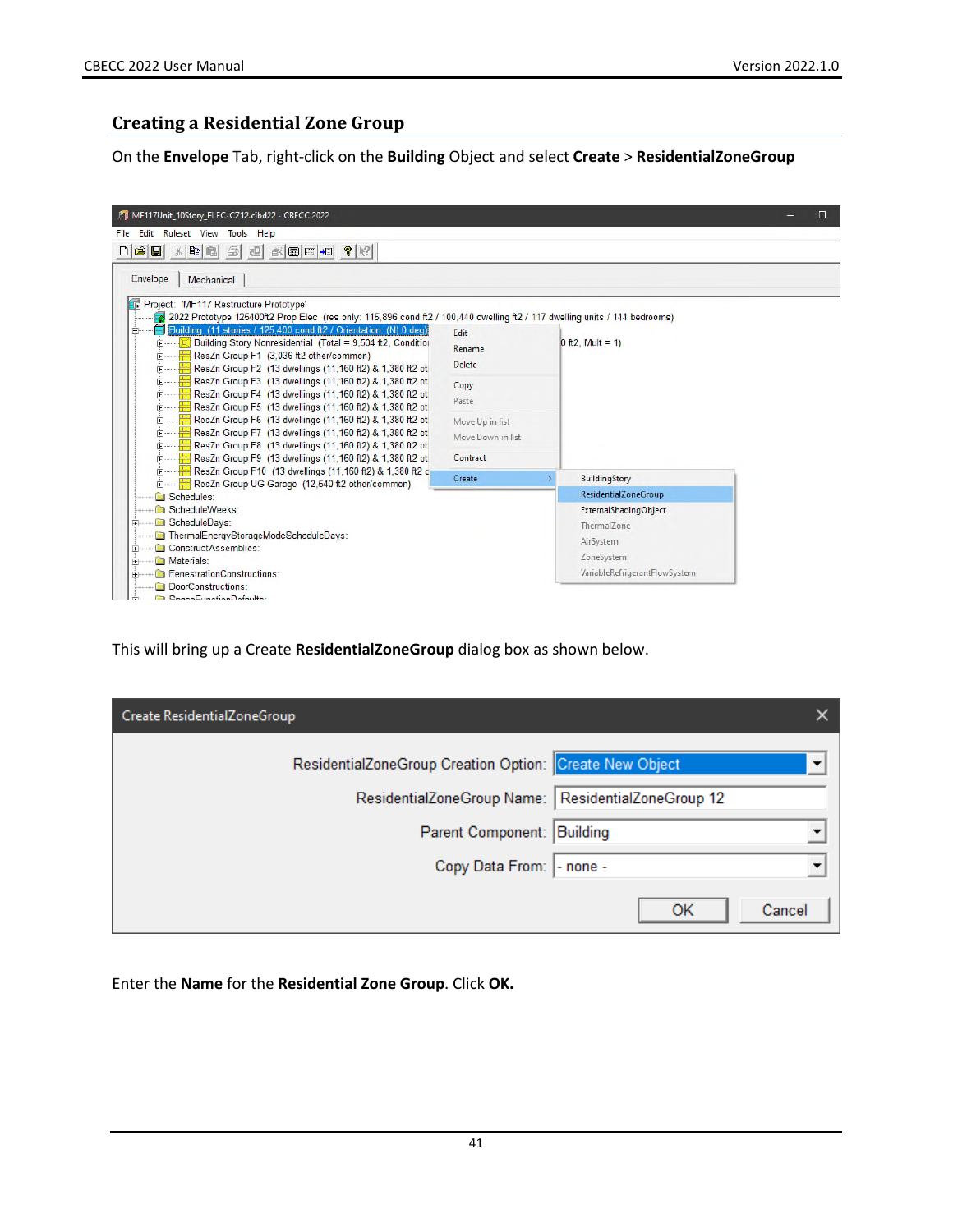The **Residential Zone Group Data** Screen dialog box will appear Click **OK** continue.

| <b>Building Model Data</b><br>$\overline{\mathcal{L}}$                                                         | $\times$ |
|----------------------------------------------------------------------------------------------------------------|----------|
| Residential Zone Group Data                                                                                    |          |
| Currently Active Residential Zone Group: ResidentialZoneGroup 12<br>$\overline{\phantom{a}}$                   |          |
| ResidentialZoneGroup 12<br>Residential Zone Group Name:                                                        |          |
| $\mathbf{1}$<br>Number of Stories:<br>ft<br>Elevation (Z):<br>Fir-to-Fir Ht:<br>ft<br>Flr-to-Ceiling Ht:<br>ft |          |
| ÖΚ.                                                                                                            |          |

The various fields will be populated once the child objects of the Residential Zone Group are created and assigned.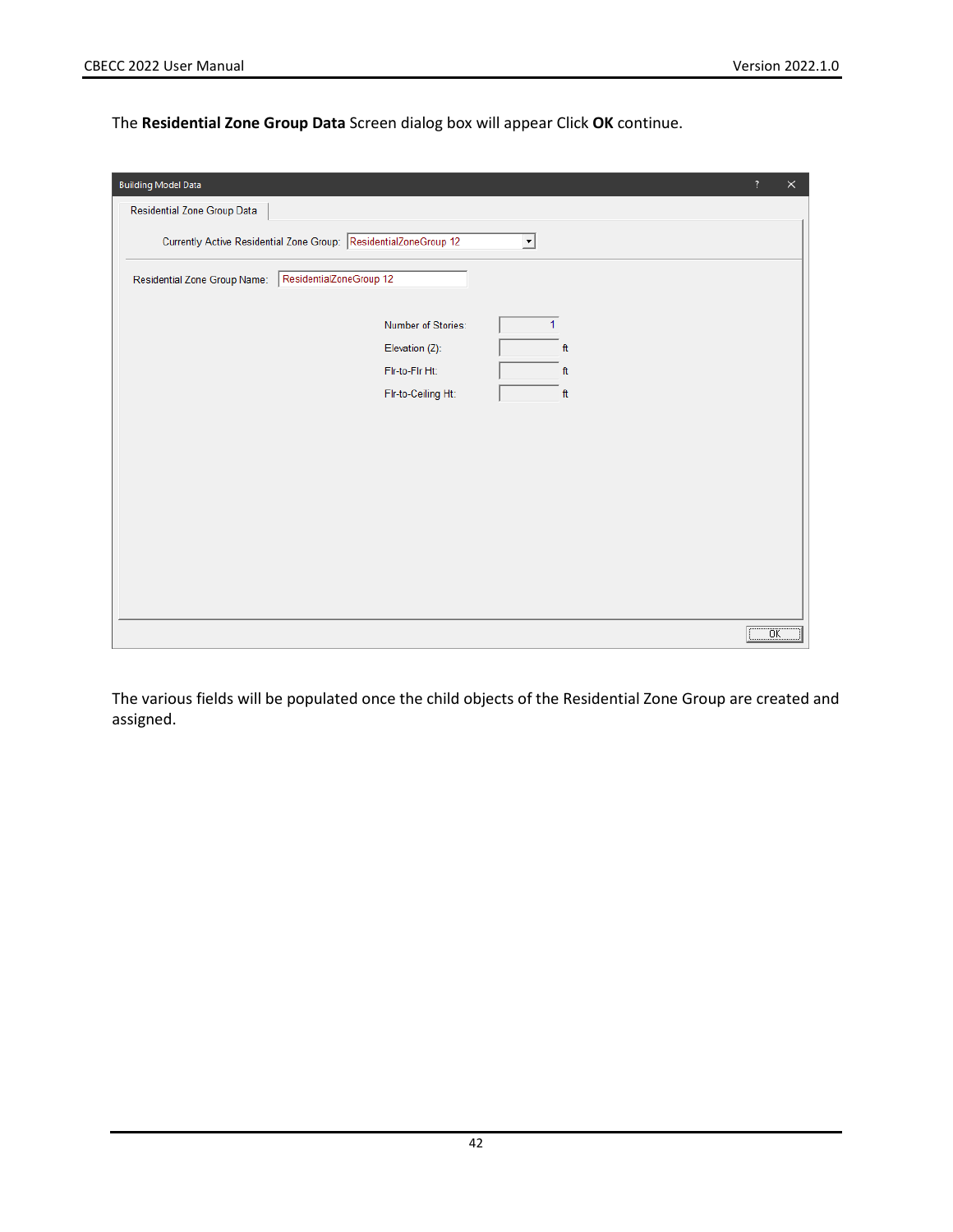#### **Creating a Residential Zone**

On the **Envelope** Tab, right-click on the **ResidentialZoneGroup** Object that you created and select **Create** > **ResidentialZone**



This will bring up a Create **ResidentialZone** dialog box as shown below.

| Create ResidentialZone                                                                  | ×      |
|-----------------------------------------------------------------------------------------|--------|
| ResidentialZone Creation Option: Create New Object                                      | ▼      |
| ResidentialZone Name:   ResidentialZone 55<br>Parent Component: ResidentialZoneGroup 12 |        |
| Copy Data From: - none -                                                                |        |
| OK                                                                                      | Cancel |

Enter the **Name** for the **Residential Zone.** Click **OK.**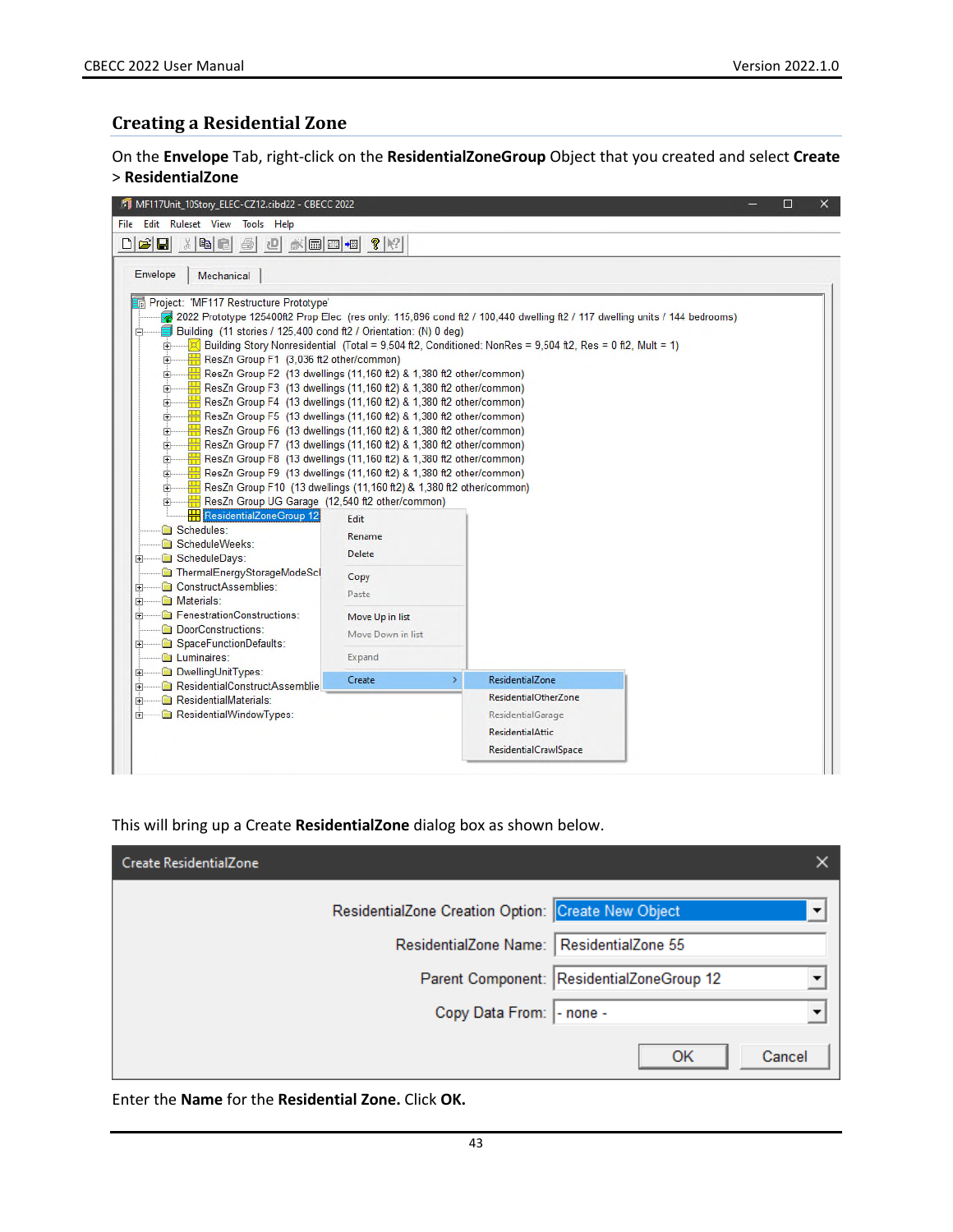The **Residential Zone Primary Data** Screen dialog box will appear. Enter the **Zone Type** and **Average Ceiling Height**. Click **OK** continue.

| 'ResidentialZone 55' Primary Data                 |              |  |
|---------------------------------------------------|--------------|--|
| Zone type: Conditioned<br>Average ceiling height: | $10$ ft      |  |
|                                                   | OK<br>Cancel |  |

This will bring up the residential **Zone Data** Screen. Fill in all the required inputs and Click **OK**

| <b>Building Model Data</b>                |                      | ?                                          | ×                      |
|-------------------------------------------|----------------------|--------------------------------------------|------------------------|
| Zone Data                                 |                      |                                            |                        |
| Currently Active Zone: ResidentialZone 55 | $\blacktriangledown$ |                                            |                        |
| ResidentialZone 55<br>Name:               |                      |                                            |                        |
| Conditioned<br>Type:<br>▼                 |                      |                                            |                        |
| $0$ ft2<br>Floor Area:                    | <b>HVAC System:</b>  | (defined via missing DwellUnit child(ren)) |                        |
| 1<br>Stories:                             |                      |                                            |                        |
| $10$ ft<br>Ceiling Height:                |                      |                                            |                        |
| 11 <sub>ft</sub><br>Floor to Floor:       | DHW System 1:        | (assigned via child DwellUnits)            |                        |
| $0$ ft<br>Bottom:                         |                      |                                            |                        |
| $8.67$ ft<br>Win Head Height:             |                      |                                            |                        |
|                                           |                      |                                            |                        |
|                                           |                      |                                            |                        |
|                                           |                      |                                            |                        |
|                                           |                      |                                            | $\overline{\text{OK}}$ |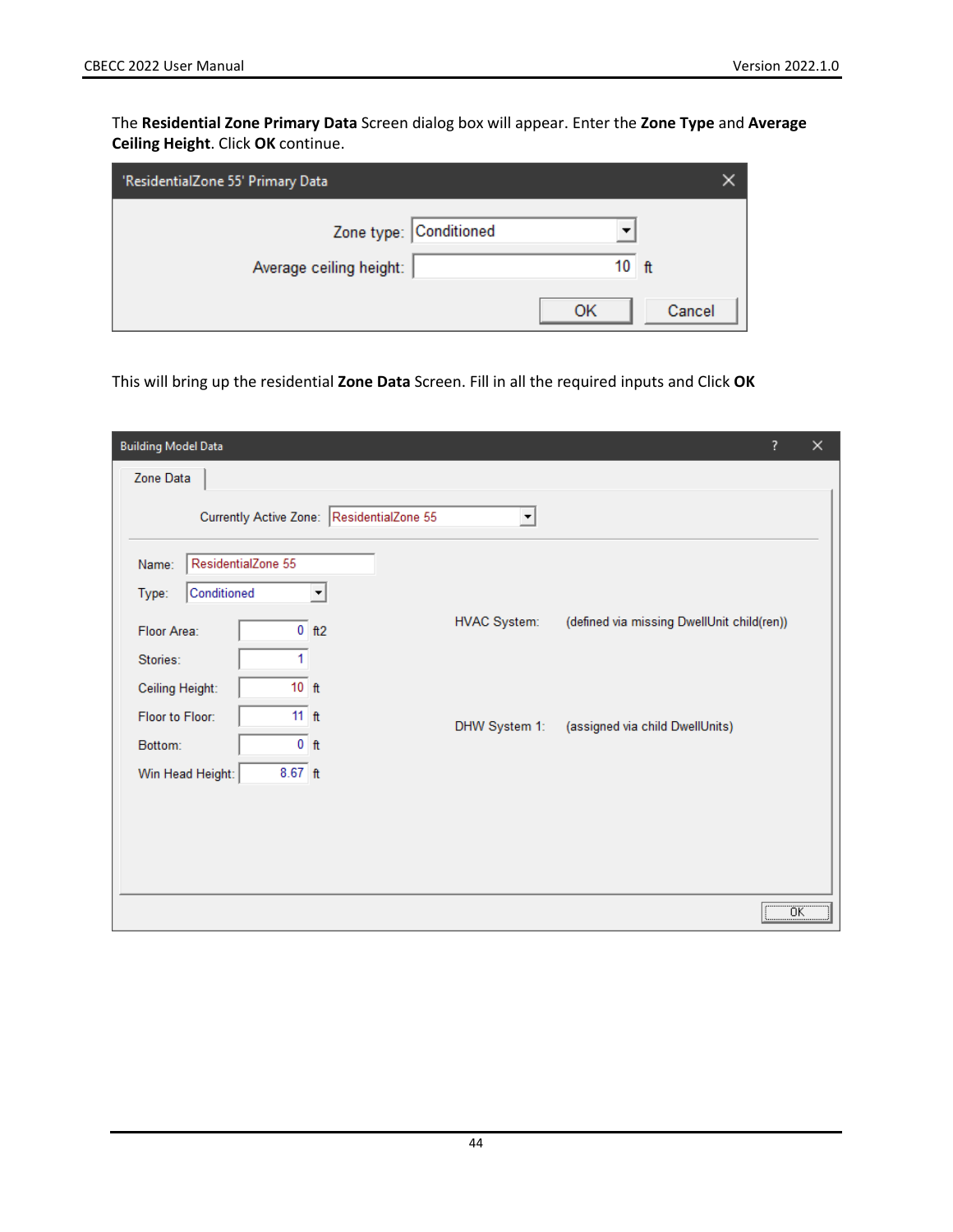### **Creating a Residential Other Zone (for Multifamily Common Area Spaces)**

On the **Envelope** Tab, right-click on the **ResidentialZoneGroup** Object that you created and select **Create** > **ResidentialOtherZone**



This will bring up a Create **ResidentialOtherZone** dialog box as shown below.

| Create ResidentialOtherZone                             |              |
|---------------------------------------------------------|--------------|
| ResidentialOtherZone Creation Option: Create New Object | ▼            |
| ResidentialOtherZone Name: ResidentialOtherZone 35      |              |
| Parent Component: ResidentialZoneGroup 12               |              |
| Copy Data From:  - none -                               | ▼            |
|                                                         | Cancel<br>OK |

Enter the **Name** for the **Residential Other Zone.** Click **OK.**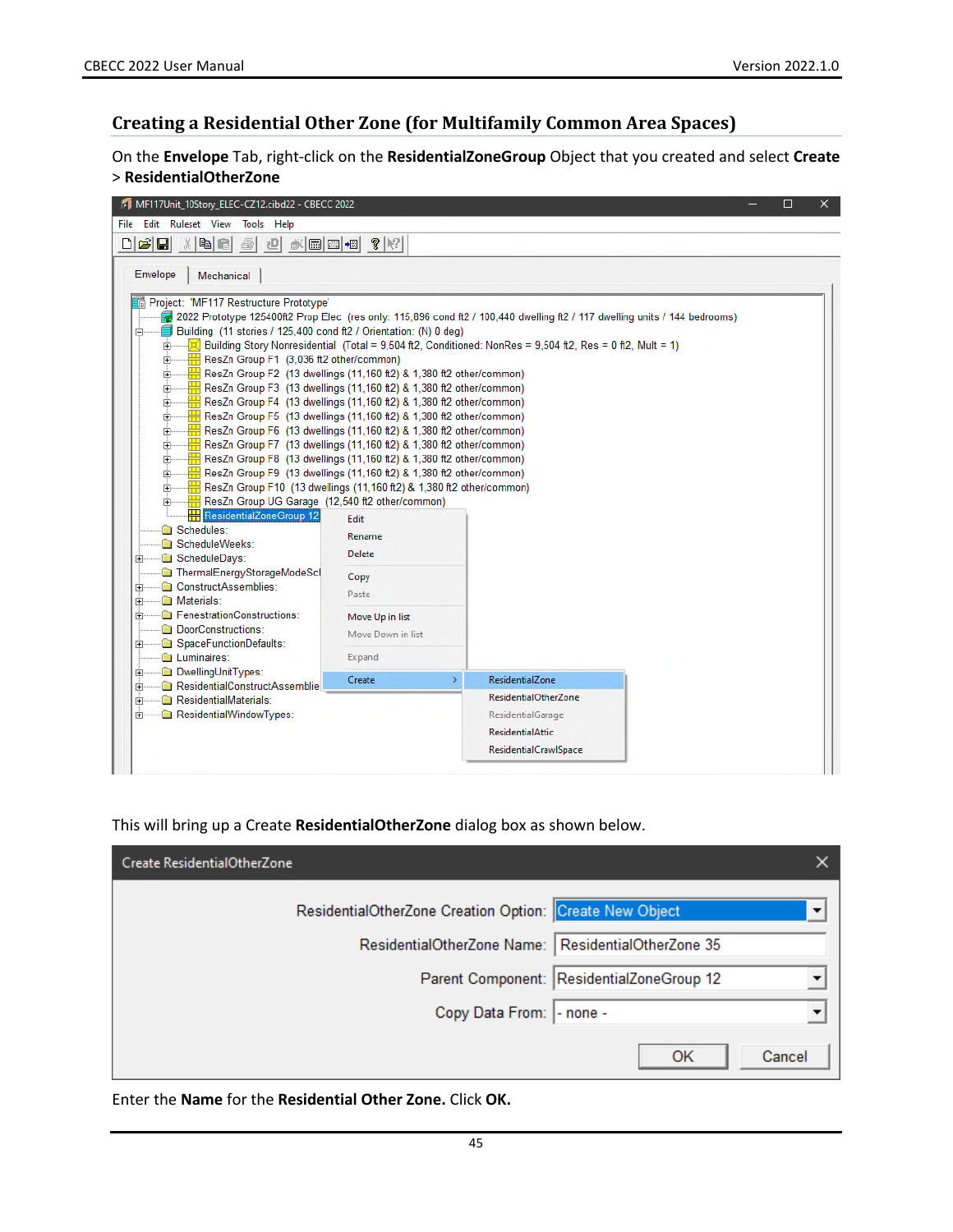The **Other Zone Data** Screen dialog box will appear.

| <b>Building Model Data</b>       |                                                                     | ? | ×               |
|----------------------------------|---------------------------------------------------------------------|---|-----------------|
| OtherZone Data                   | Ventilation and Exhaust                                             |   |                 |
|                                  | Currently Active OtherZone: ResidentialOtherZone 35<br>▾            |   |                 |
| Name:                            | ResidentialOtherZone 35                                             |   |                 |
| Conditioned<br>Type:             | ۰                                                                   |   |                 |
| Space Function:                  | - specify -<br>$\blacktriangledown$<br>Create and Assign Com AirSys |   |                 |
| Floor Area:                      | $\blacktriangledown$<br><b>HVAC System:</b><br>ft2<br>$-$ none -    |   |                 |
| Stories:                         | 1                                                                   |   |                 |
| Ceiling Height:                  | $\blacktriangledown$ $\ldots$<br>DHW System:<br>ft<br>$-$ none $-$  |   |                 |
| Floor to Floor:                  | 9 <sub>ft</sub>                                                     |   |                 |
| Bottom:                          | $0$ ft                                                              |   |                 |
| Win Head Height:                 | $7.67 \text{ ft}$                                                   |   |                 |
| Lighting                         |                                                                     |   |                 |
|                                  |                                                                     |   |                 |
| Specification:<br>Power Density: | AreaCategoryMethod<br>$\vert \cdot \vert$<br>$0$ W/ft2              |   |                 |
|                                  |                                                                     |   |                 |
|                                  |                                                                     |   |                 |
|                                  |                                                                     |   |                 |
|                                  |                                                                     |   |                 |
|                                  |                                                                     |   |                 |
|                                  |                                                                     |   |                 |
|                                  |                                                                     |   | $\overline{OK}$ |

Fill in all the required inputs and Click **OK**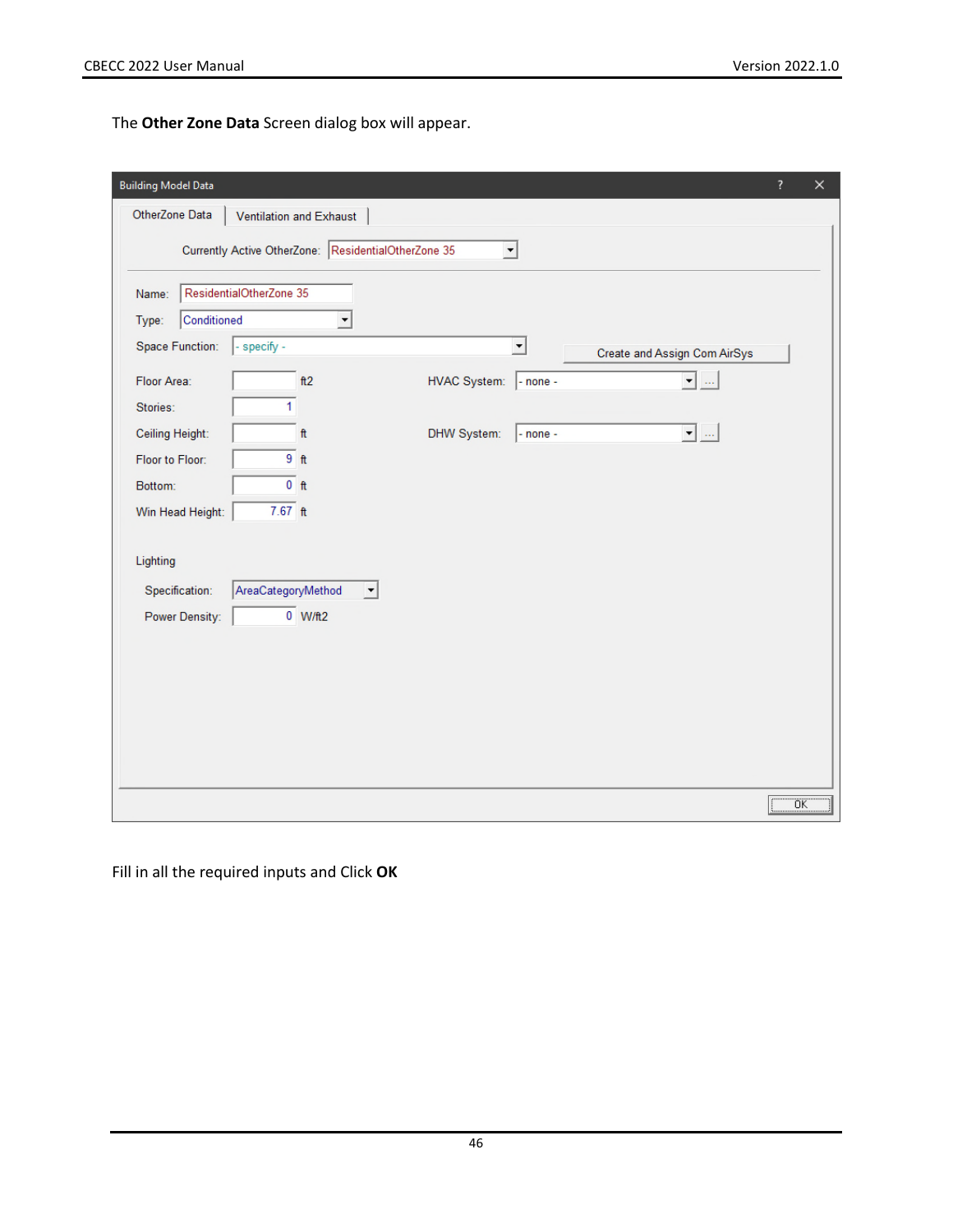### **Creating a Residential Attic**

On the **Envelope** Tab, right-click on the **ResidentialZoneGroup** Object that you created and select **Create** > **ResidentialAttic**



This will bring up a Create **ResidentialAttic** dialog box as shown below.

| Create ResidentialAttic                                                                          |                                                                       |
|--------------------------------------------------------------------------------------------------|-----------------------------------------------------------------------|
| ResidentialAttic Creation Option: Create New Object<br>ResidentialAttic Name: ResidentialAttic 1 | $\overline{\phantom{a}}$<br>Parent Component: ResidentialZoneGroup 12 |
|                                                                                                  | Cancel<br>OK                                                          |

Enter the **Name** for the **Residential Attic.** Click **OK.**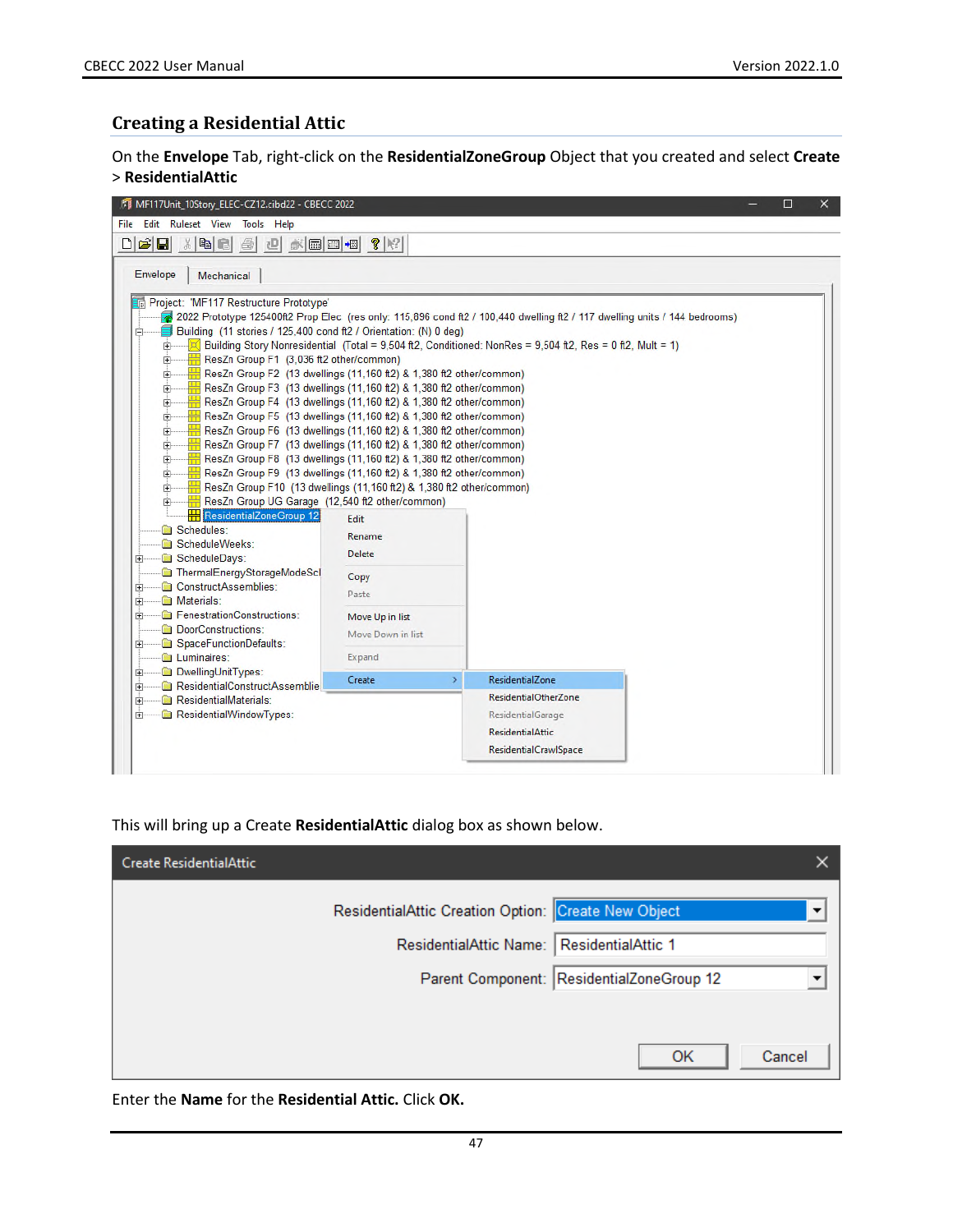The **Attic Data** Screen dialog box will appear.

| <b>Building Model Data</b>                      | ?                                                                 | × |
|-------------------------------------------------|-------------------------------------------------------------------|---|
| Attic Data                                      |                                                                   |   |
| Attic Name: ResidentialAttic 1<br>Area: $\vert$ | $0$ ft2                                                           |   |
|                                                 |                                                                   |   |
|                                                 |                                                                   |   |
|                                                 |                                                                   |   |
|                                                 |                                                                   |   |
|                                                 |                                                                   |   |
|                                                 | $\boxed{\begin{array}{c} \begin{array}{c} \text{OK} \end{array}}$ |   |

Fill in all the required inputs and Click **OK**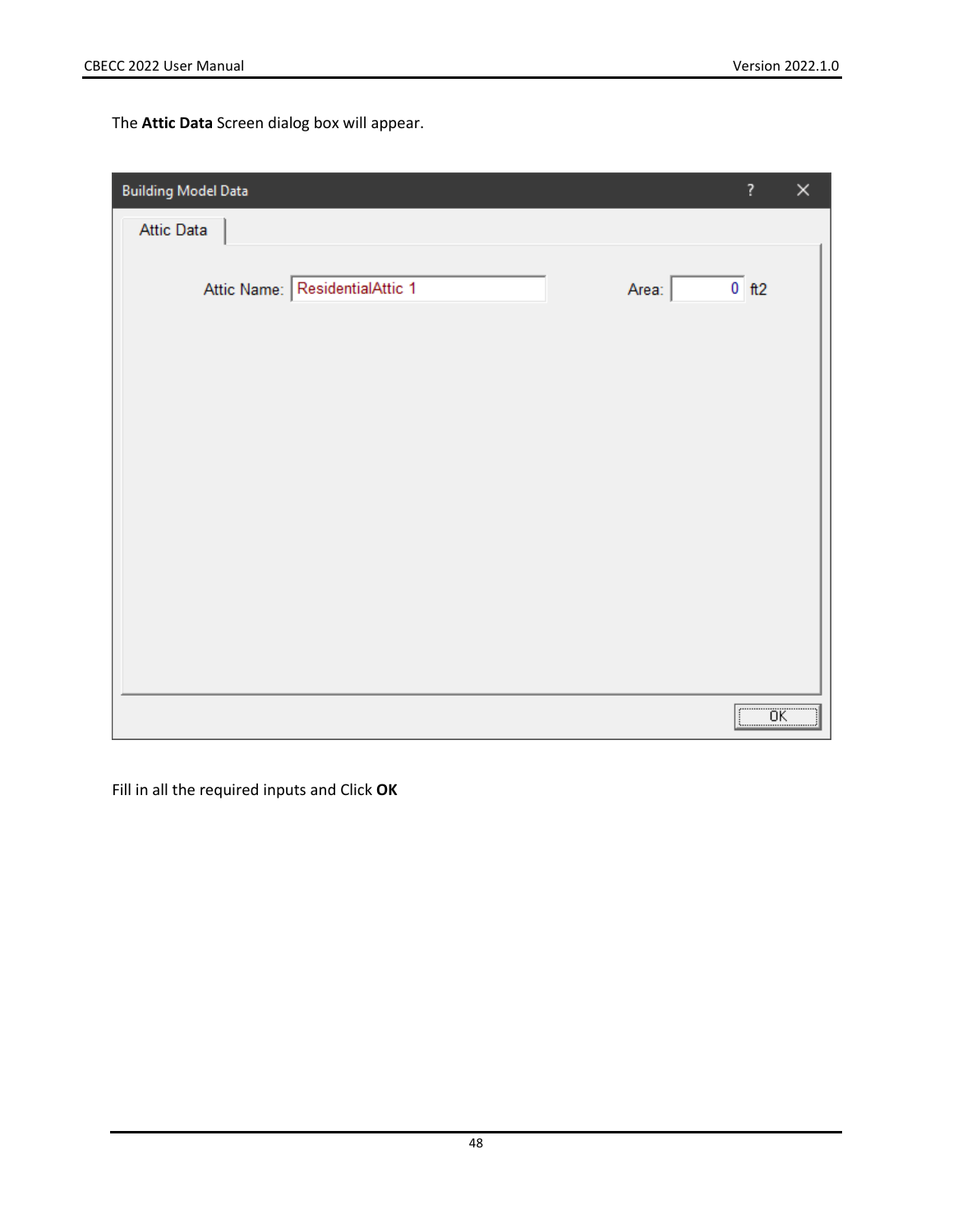### **Creating a Residential Crawl Space**

On the **Envelope** Tab, right-click on the **ResidentialZoneGroup** Object that you created and select **Create** > **ResidentialCrawlSpace**



This will bring up a Create **ResidentialCrawlSpace** dialog box as shown below.

| Create ResidentialCrawlSpace                                                            |                                           |  |
|-----------------------------------------------------------------------------------------|-------------------------------------------|--|
| ResidentialCrawlSpace Creation Option: Create New Object<br>ResidentialCrawlSpace Name: | ▼<br>ResidentialCrawlSpace                |  |
|                                                                                         | Parent Component: ResidentialZoneGroup 12 |  |
|                                                                                         | Cancel<br>OK                              |  |

Enter the **Name** for the **Residential Crawl Space.** Click **OK.**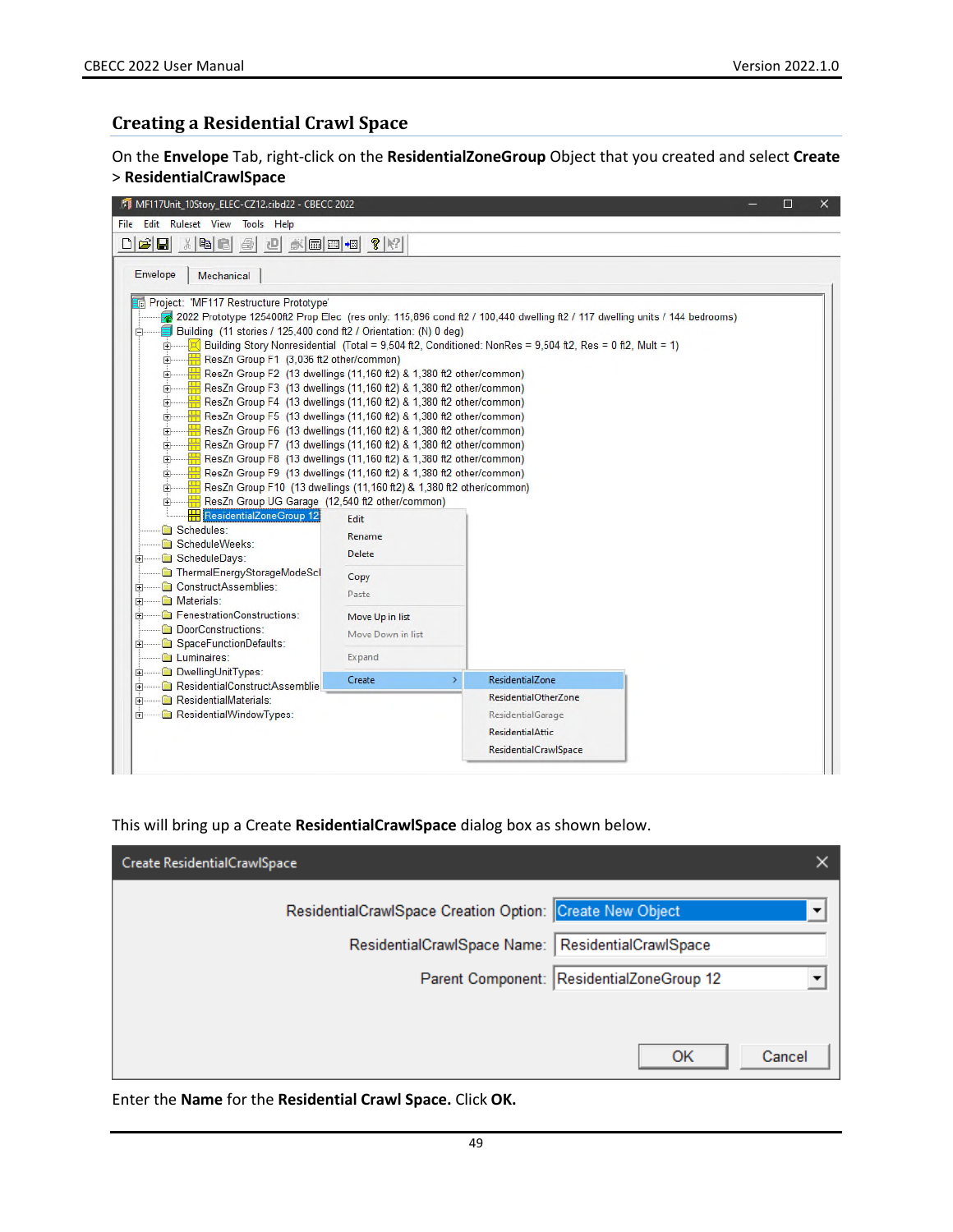The **Crawl Space Data** Screen dialog box will appear.

| <b>Building Model Data</b> |                                         |               | ?                                                         | × |
|----------------------------|-----------------------------------------|---------------|-----------------------------------------------------------|---|
| Crawl Space Data           |                                         |               |                                                           |   |
|                            | Crawl Space Name: ResidentialCrawlSpace | Area: $\vert$ | $0$ $ft2$                                                 |   |
|                            |                                         |               |                                                           |   |
|                            |                                         |               |                                                           |   |
|                            |                                         |               |                                                           |   |
|                            |                                         |               |                                                           |   |
|                            |                                         |               |                                                           |   |
|                            |                                         |               |                                                           |   |
|                            |                                         |               |                                                           |   |
|                            |                                         |               |                                                           |   |
|                            |                                         |               | $\overline{\begin{bmatrix} 0 & 0 \\ 0 & 1 \end{bmatrix}}$ |   |

Fill in all the required inputs and Click **OK**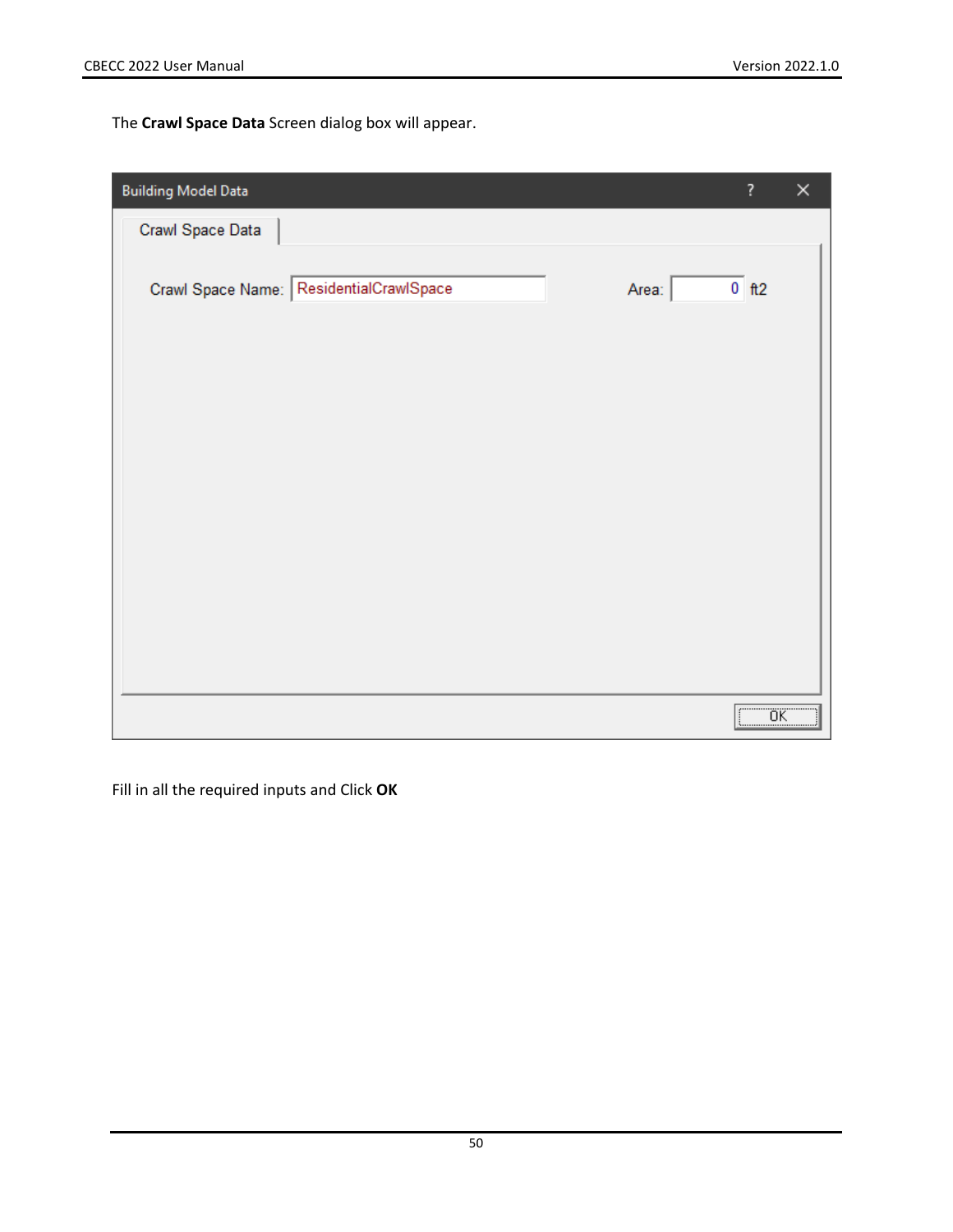# **Creating a Dwelling Unit (child object) for Residential Zone.**

On the **Envelope** Tab, right-click on the **ResidentialZone** Object that you created and select **Create > DwellingUnit**

| MF117Unit_10Story_ELEC-CZ12.cibd22 - CBECC 2022<br>Ruleset View<br>Edit<br>Tools<br>Help<br>File                                                                                    |                         | □                                  |
|-------------------------------------------------------------------------------------------------------------------------------------------------------------------------------------|-------------------------|------------------------------------|
| $D \hat{\mathbf{z}}$ e                                                                                                                                                              |                         |                                    |
| <b>ADD-8 ?</b><br>Y.<br>电阻<br>마<br>画                                                                                                                                                |                         |                                    |
| <b>Envelope</b><br>Mechanical                                                                                                                                                       |                         |                                    |
|                                                                                                                                                                                     |                         |                                    |
| Project: 'MF117 Restructure Prototype'<br>2022 Prototype 125400ft2 Prop Elec (res only: 115,896 cond ft2 / 100,440 dwelling ft2 / 117 dwelling units / 144 bedrooms)                |                         |                                    |
| Building (11 stories / 125,400 cond ft2 / Orientation: (N) 0 deg)<br>白                                                                                                              |                         |                                    |
| $\sqrt{2}$ Building Story Nonresidential (Total = 9,504 ft2, Conditioned: NonRes = 9,504 ft2, Res = 0 ft2, Mult = 1)<br><b>F</b>                                                    |                         |                                    |
| $\frac{1}{2}$ ResZn Group F1 (3,036 ft2 other/common)<br><b>主</b> …                                                                                                                 |                         |                                    |
| ResZn Group F2 (13 dwellings (11,160 ft2) & 1,380 ft2 other/common)<br>田<br>$\frac{1}{11}$ ResZn Group F3 (13 dwellings (11,160 ft2) & 1,380 ft2 other/common)                      |                         |                                    |
| Ė<br>$\frac{1}{11}$ ResZn Group F4 (13 dwellings (11,160 ft2) & 1,380 ft2 other/common)<br>中                                                                                        |                         |                                    |
| $\frac{1}{11}$ ResZn Group F5 (13 dwellings (11,160 ft2) & 1,380 ft2 other/common)<br>Ė                                                                                             |                         |                                    |
| ResZn Group F6 (13 dwellings (11,160 ft2) & 1,380 ft2 other/common)<br>由                                                                                                            |                         |                                    |
| $\frac{1}{11}$ ResZn Group F7 (13 dwellings (11,160 ft2) & 1,380 ft2 other/common)<br>由                                                                                             |                         |                                    |
| $\frac{1}{11}$ ResZn Group F8 (13 dwellings (11,160 ft2) & 1,380 ft2 other/common)<br>Ė<br>$\frac{1}{11}$ ResZn Group F9 (13 dwellings (11,160 ft2) & 1,380 ft2 other/common)<br>Ė. |                         |                                    |
| ResZn Group F10 (13 dwellings (11, 160 ft2) & 1,380 ft2 other/common)<br>Ė.                                                                                                         |                         |                                    |
| ResZn Group UG Garage (12,540 ft2 other/common)<br>Ė                                                                                                                                |                         |                                    |
| ResidentialZoneGroup 12                                                                                                                                                             |                         |                                    |
| ResidentialZone 55 (no floor area specified)<br>ResidentialOtherZone 35 (- specify -, no floc                                                                                       | Edit                    |                                    |
| Schedules:                                                                                                                                                                          | Rename                  |                                    |
| ScheduleWeeks:                                                                                                                                                                      | Delete                  |                                    |
| ScheduleDays:<br>Ŧ                                                                                                                                                                  | Copy                    |                                    |
| ThermalEnergyStorageModeScheduleDays:<br>ConstructAssemblies:                                                                                                                       | Paste                   |                                    |
| Ė<br>Materials:<br>Ė                                                                                                                                                                | Move Up in list         |                                    |
| FenestrationConstructions:<br>Ėŀ                                                                                                                                                    | Move Down in list       |                                    |
| DoorConstructions:                                                                                                                                                                  |                         |                                    |
| SpaceFunctionDefaults:<br>Ėŀ                                                                                                                                                        | Expand                  |                                    |
| Luminaires:<br>DwellingUnitTypes:<br>田                                                                                                                                              | Create<br>$\rightarrow$ | DwellingUnit                       |
| ResidentialConstructAssemblies:<br>Ė                                                                                                                                                |                         | <b>ResidentialExteriorWall</b>     |
| ResidentialMaterials:<br>Ėŀ                                                                                                                                                         |                         | <b>ResidentialInteriorWall</b>     |
| ResidentialWindowTypes:<br>Ėŀ                                                                                                                                                       |                         | ResidentialUndergroundWall         |
|                                                                                                                                                                                     |                         | <b>ResidentialCathedralCeiling</b> |
|                                                                                                                                                                                     |                         | ResidentialCeilingBelowAttic       |
|                                                                                                                                                                                     |                         | <b>ResidentialInteriorCeiling</b>  |
|                                                                                                                                                                                     |                         | <b>ResidentialSlabFloor</b>        |
|                                                                                                                                                                                     |                         | ResidentialExteriorFloor           |
|                                                                                                                                                                                     |                         |                                    |
|                                                                                                                                                                                     |                         | ResidentialFloorOverCrawlSpace     |
|                                                                                                                                                                                     |                         | ResidentialInteriorFloor           |
|                                                                                                                                                                                     |                         | ResidentialUndergroundFloor        |

This will bring up a Create **DwellingUnit** dialog box as shown below.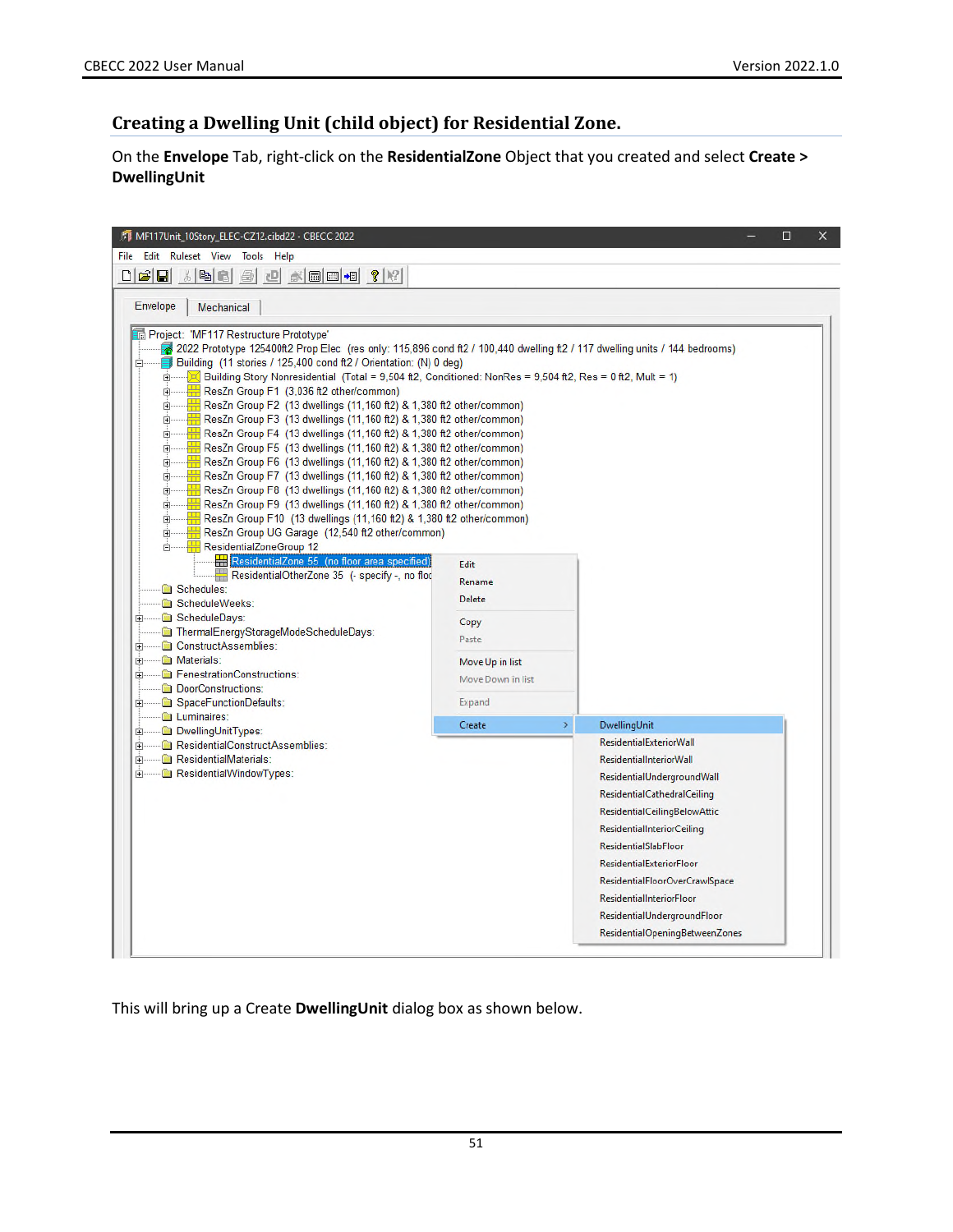| Create DwellingUnit |                                                 |        |
|---------------------|-------------------------------------------------|--------|
|                     | DwellingUnit Creation Option: Create New Object | ▼      |
|                     | DwellingUnit Name: DwellingUnit 73              |        |
|                     | Parent Component: ResidentialZone 55            |        |
|                     | Copy Data From:  - none -                       | ▼      |
|                     | OK                                              | Cancel |

Enter the **Name** for the **Dwelling Unit.** Click **OK.** The **DwellingUnit Primary Data** Screen dialog box will appear.

|     | 'DwellingUnit 73' Primary Data | x                                                                                                |
|-----|--------------------------------|--------------------------------------------------------------------------------------------------|
| es: | DwellUnitType object:          | - create new DwellingUnitType (and apply only here) -<br>1-Bed Type<br>2-Bed Type<br>Studio Type |
|     |                                | DwellingUnitType 4                                                                               |

Assign the appropriate Dwelling Unit Type that you created earlier to the Dwelling Unit and Click **OK.**

| <b>Building Model Data</b>                                                                                                                                                             | ?                                              | × |
|----------------------------------------------------------------------------------------------------------------------------------------------------------------------------------------|------------------------------------------------|---|
| Dwelling Unit Data                                                                                                                                                                     |                                                |   |
| Currently Active Dwelling Unit: DwellingUnit 73<br>▼                                                                                                                                   |                                                |   |
| DwellingUnit 73<br>Name:<br>1 unit, 1 Bdrm & 500 ft2 per unit                                                                                                                          |                                                |   |
| Dwelling Unit Type: DwellingUnitType 4<br>Count: 1<br>$\blacktriangledown$ $\Box$<br>500 ft2<br><b>Conditioned Area:</b><br>Area x Count: 500 ft2<br>Minimum IAQ Ventilation: 30.0 CFM |                                                |   |
| ResidentialZone 55<br><b>Washer Zone:</b>                                                                                                                                              |                                                |   |
| ResidentialZone 55<br>Dryer Zone:<br>▼                                                                                                                                                 |                                                |   |
|                                                                                                                                                                                        |                                                |   |
|                                                                                                                                                                                        |                                                |   |
|                                                                                                                                                                                        |                                                |   |
|                                                                                                                                                                                        | $\overline{\overline{\text{OK}}}$<br><u> \</u> |   |

Fill in all the required inputs and Click **OK.**